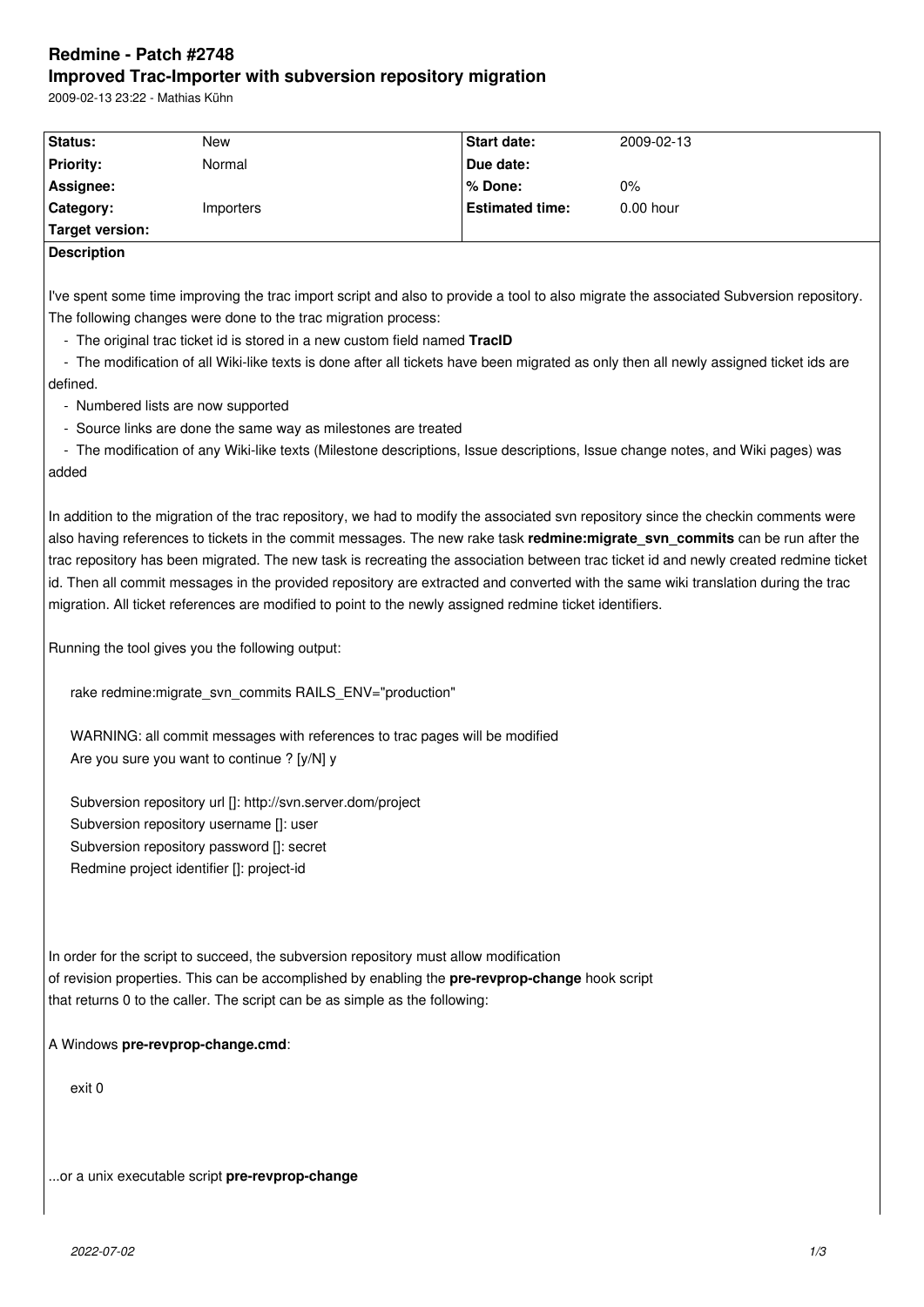#### **History**

#### **#1 - 2009-08-12 14:45 - Thomas Recloux**

What a wonderful Patch !

I successfully used your modified script on a 0.8.4 redmine.

Thanks a lot.

I just had to modify some details :

- Line 894, the constructor of the SvnExtendedAdapter has ony got four parameters, I removed the three last parameters :

@scm ||= SvnExtendedAdapter.new @@svn\_url, @@svn\_url, @@svn\_username, @@svn\_password

 - Redmine needs a space between the keyword "refs" and the issue number (!#1234) in subversion commit messages. I added four substitutions in the "convert\_wiki\_text\_mapping" method :

- $-text = text.gsub("refs#", "refs #")$
- $text = text.gsub("Refs#", "refs #")$
- $text = text.gsub("REFS#", "refs #")$
- $text = text.gsub("ref#", "refs #")$

I'm a beginner in Ruby and I hope this not too ugly :-)

#### **#2 - 2009-11-10 11:02 - Marcel Nadje**

Thanx for the nice path. The only problem I have is the false converting german umlauts. After running redmine:migrate\_svn\_commits alle ticket refs in log massages are successfully migrated but the german umlauts ä, ö, ü and ß are broken. How can I convert the germa umlauts?

#### **#3 - 2009-11-13 14:45 - Marcel Nadje**

Here is my solution. To enable correct german umlaut handling insert before the line scm.set\_message(@svn\_url, commit.revision, newText) the line newText = Iconv.conv('CP1252', 'UTF-8', newText)

#### **#4 - 2010-03-08 21:58 - Bryce Nordgren**

How do I vote for this one? I just spent an hour or so manually converting my numbered lists from trac! +1 +1 +1